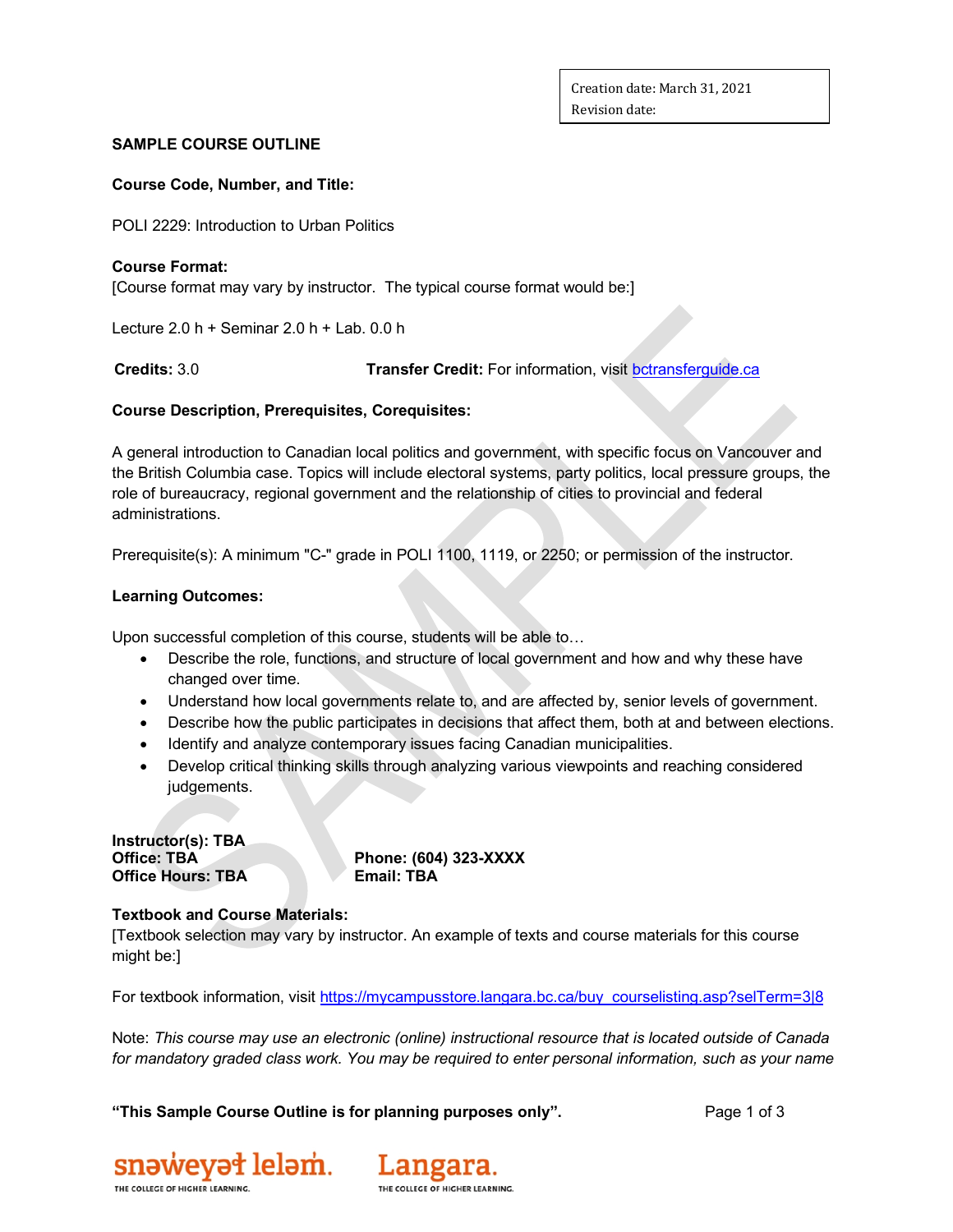*and email address, to log in to this resource. This means that your personal information could be stored on servers located outside of Canada and may be accessed by U.S. authorities, subject to federal laws. Where possible, you may log in with an email pseudonym as long as you provide the pseudonym to me so I can identify you when reviewing your class work.*

# **Assessments and Weighting: Final Exam** 30% **Other Assessments** 70% [An example of other assessments might be:]

Attendance and Engagement 15% Assignment 10% Assignment 25% Midterm 20%

# **Grading System:**

Specific grading schemes will be detailed in each course section outline.

| $A+$ | 90-100 | B+ | 76-79 | $C+$ | 64-67 | D | $50 - 54$ |
|------|--------|----|-------|------|-------|---|-----------|
| A    | 85-89  | B. | 72-75 |      | 60-63 |   | $0 - 49$  |
| A-   | 80-84  | В- | 68-71 | $C-$ | 55-59 |   |           |

# **Topics Covered:**

[Topics covered may vary by instructor. An example of topics covered might be:]

- The Growth and Development of Canadian Cities
- Cities as Indigenous Places
- Local Government Demystified
- Parties, Elections, and Electoral Systems
- Participation Between Elections
- Regional Governance
- Difference and Diversity
- Transportation
- Food Systems
- Sustainable / Livable Cities

As a student at Langara, you are responsible for familiarizing yourself and complying with the following policies:

#### **College Policies:**

E1003 - [Student Code of Conduct](about:blank)  F1004 - [Code of Academic Conduct](about:blank) E2008 - Academic Standing - [Academic Probation and Academic Suspension](about:blank) E2006 - [Appeal of Final Grade](about:blank)

**"This Sample Course Outline is for planning purposes only".** Page 2 of 3



Langara. THE COLLEGE OF HIGHER LEARNING.